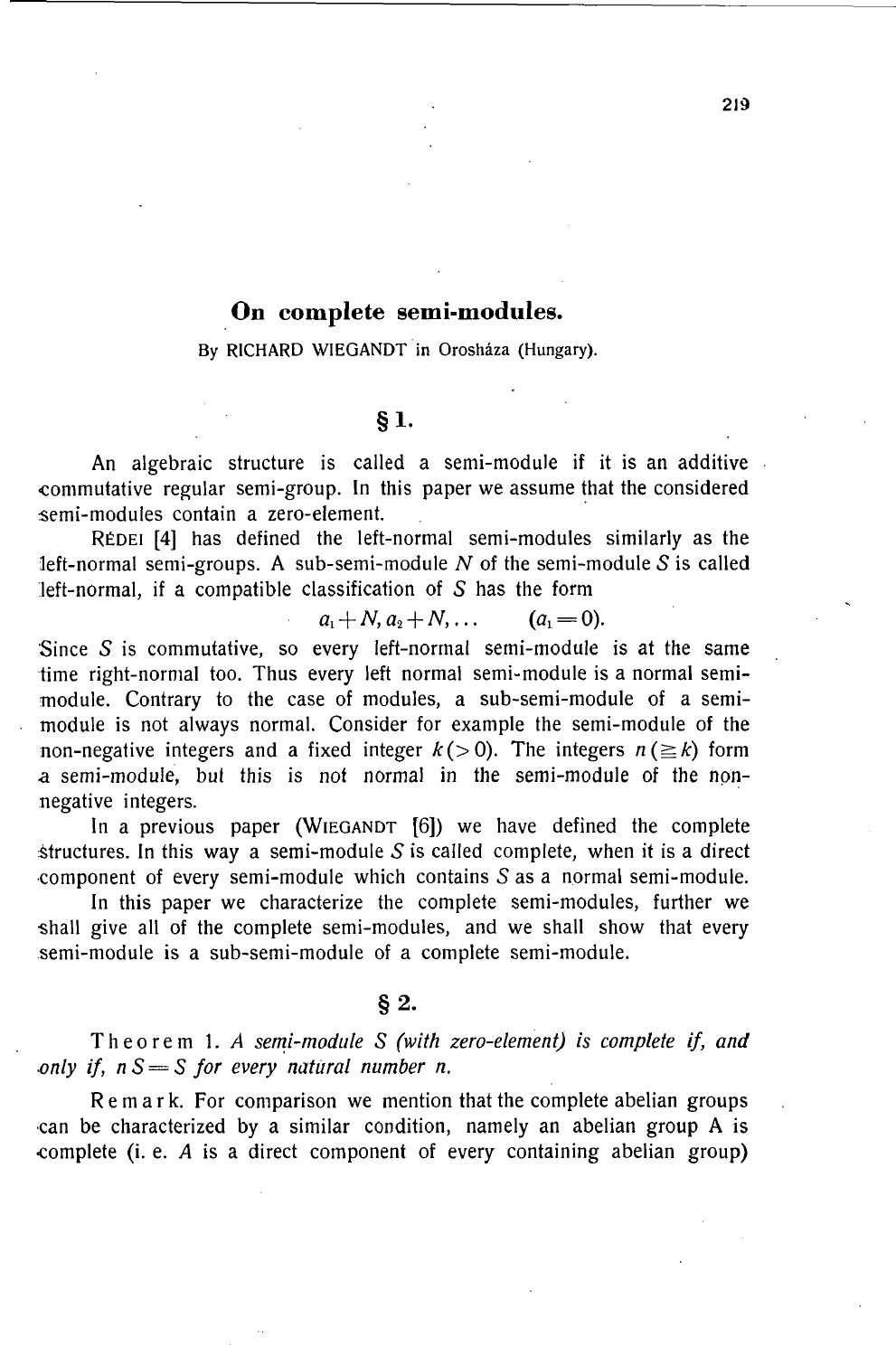#### 220 **R. Wiegandt**

if, and only if,  $n A = A$  for every natural number *n* (see BAER [1]). By Theorem 1 the complete abelian groups are direct components of every containing semi-module too.

Proof. The condition  $nS = S$  means that every equation

(1) 
$$
n x = \sigma \qquad (\sigma \in S, n > 0 \text{ integer})
$$

has a solution in S.

Assume that S is a complete semi-module. Let  $n$  be an arbitrary natural number and  $\sigma$  an arbitrary element of S. Consider the set of the pairs  $(k, \mu)$   $(0 \le k \le n-1, \mu \in S)$ , and define the addition in this set as follows:

(2) 
$$
(k, \mu) + (l, \nu) = \left(\overline{k+l}, \left[\frac{k+l}{n}\right] \dot{\sigma} + \mu + \nu\right)
$$

where  $k+l$  means the least non-negative representant of the residue class ring mod *n*, [*a*] means — as usual — "entier *a*". Denote this structure by  $\overline{S}$ . Clearly, the addition (2) is commutative, further according to the regularity of  $S$  the addition (2) is regular too. It is easy to see that for every integer *k, l, m* ( $0 \le k$ , *l, m*  $\le n-1$ ) we have

$$
\left[\frac{k+l+m}{n}\right] + \left[\frac{l+m}{n}\right] = \left[\frac{k+l+m}{n}\right] + \left[\frac{k+l}{n}\right].
$$

*k + l*  This implies that the function  $k^l = \left\lfloor \frac{n+1}{n} \right\rfloor \sigma$  fulfills the condition (15') of **R**ÉDEI [4]. Further we have  $\left[\frac{n+10}{n}\right]$   $\sigma = \left[\frac{n+1}{n}\right]$   $\sigma = 0$  and so the function  $k' = \left|\frac{k+l}{n}\right| \sigma$  fulfills also the condition (12) of REDEI [4]. Thus by Corollary 2 of REDEI [4]  $\overline{S}$  is an endomorphism-free Schreierian extension, namely by (2) an extension of S by the cyclic group of order *n*. So  $\overline{S}$  is a semi-module, and the elements  $(0, \tau)$  ( $\tau \in S$ ) form a normal semi-module in  $\overline{S}$ , which is isomorphic to S. Embed S into  $\overline{S}$  and denote the element (1,0) by x. Since

(3) 
$$
n(1,0) = \left(\bar{n}, \left[\frac{n}{\bar{n}}\right]\sigma\right) = (0, \sigma)
$$

so x is a solution of the equation (1). Since S is normal in  $\overline{S}$ , therefore by the hypothesis S is a direct summand of  $\overline{S}$ ,

$$
\bar{S} = S + K.
$$

Hence, the element *x* may be represented in one and only one way in the form

$$
x = \eta + \varkappa \qquad (\eta \in S, \, \varkappa \in K)
$$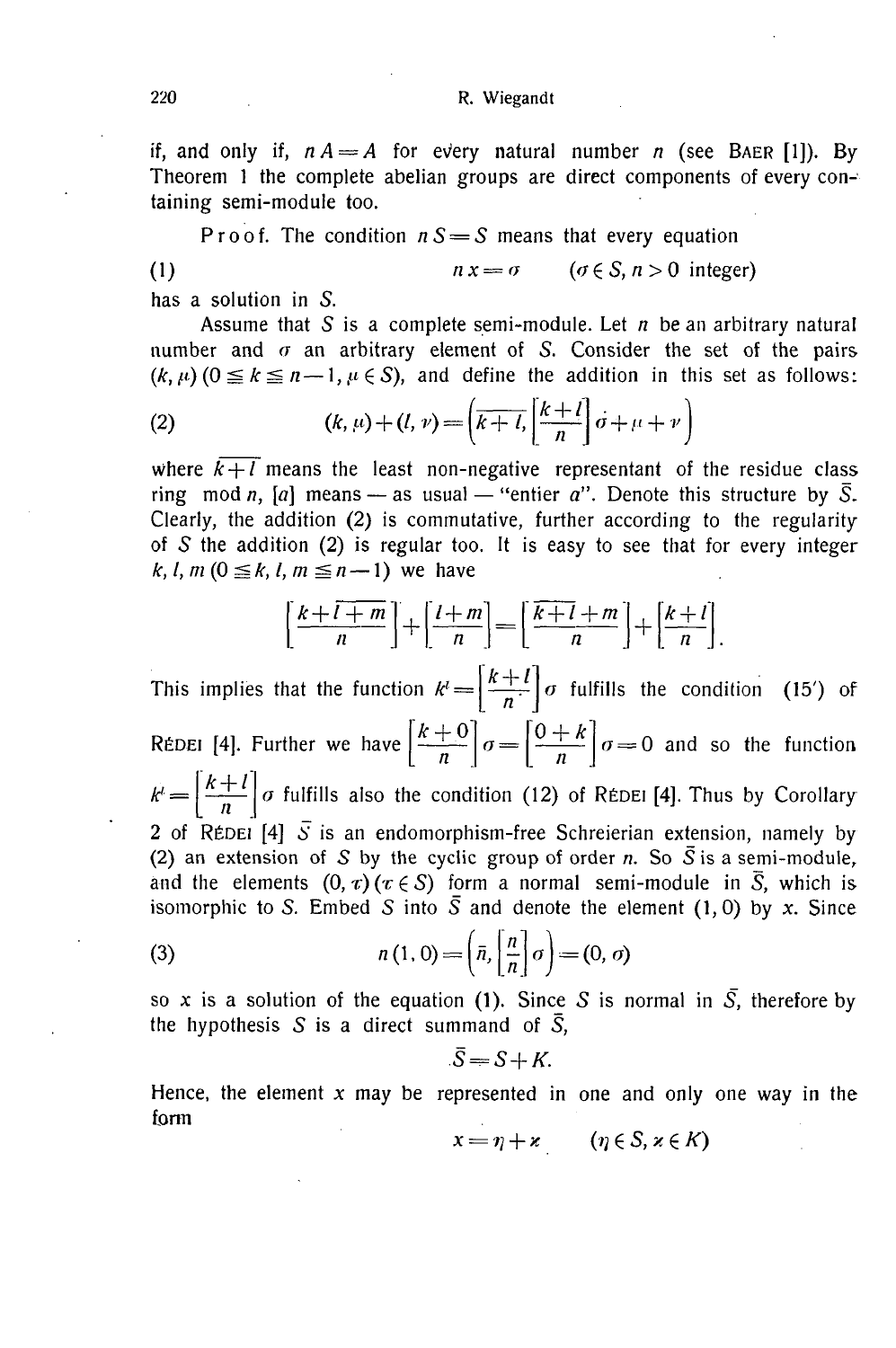and so

$$
(4) \t n x = n \eta + n z.
$$

On the other hand we have according to (3)

$$
(5) \t n x = \sigma \in S.
$$

Since  $\overline{S}$  is a direct sum, so (4) and (5) implies  $nz = 0$  and  $nx = n\eta$ . So  $\eta(\epsilon S)$  is a solution of the equation (1). Thus we have proved the necessity of the condition.

Conversely, assume that  $nS = S$  is valid for every natural number *n*. Let  $T$  be an arbitrary semi-module which contains  $S$  as a normal semimodule. We show that  $S$  is a direct component of  $T$ .

Let  $S^*$  be the difference module of  $S$  in the sense of R£DEI [5] Theorem 70. The elements of S<sup>\*</sup> are of the form  $\sigma_1 - \sigma_2(\sigma_1, \sigma_2 \in S)$ . Let  $\xi_i$  (*i* = 1, 2) be a solution of the equations

$$
n\xi_i = \sigma_i \qquad (\sigma_i \in S, n > 0 \text{ integer})
$$

in S. Since  $\xi = \xi_1 - \xi_2$  ( $\xi \in S^*$ ) is a solution of the equation

$$
n\xi = \sigma_1 - \sigma_2
$$

therefore we get  $nS^* = S^*$  for  $S^*$ . Hence  $S^*$  is a complete abelian group. Embed 5\* into the difference modul *T\** of *T.* Since *S\** is a complete abelian. group, so 5\* is a direct summand of *T\** 

$$
T^* = S^* + D^*.
$$

Thus the elements of  $T(\subseteqq T^*)$  have the form  $\rho^* + \partial^* (\rho^* \in S^*, \partial^* \in D^*)$ . Let  $\rho^*$ be an arbitrary element which holds  $e^* = e_1 - e_2 \in T(e_1, e_2 \in S)$  Obviously, in the classification of  $T$  according to  $S$  we have

$$
\varrho_1 + S \subseteq \varrho_1 - \varrho_2 + S
$$
  

$$
\varrho_1 + S \subseteq S
$$

So the elements of S and of  $\rho_1 - \rho_2 + S$  are in the same class and this class is exactly S. This implies  $\varrho^* = \varrho_1 - \varrho_2 \in S$ . Hence the elements of T can be represented in one and only one way in the form  $\rho + \delta^* (\rho \in S, \delta^* \in D^*)$ , and this proves that  $S$  is a direct component of  $T$ .

To formulate our next theorem, we introduce the following terminology. By a group of type *R* we mean a group isomorphic to the additive group of all rational numbers, similarly by a semi-module of type *N* we mean a semi-module isomorphic to the additive group of all non-negative rationals. The complete semi-modules are completely described by

Theore m 2. *Every complete semi-module can be decomposed uniquely into the direct sum of groups of type R, semi-modules of type N and Priifer's groups of type p m .*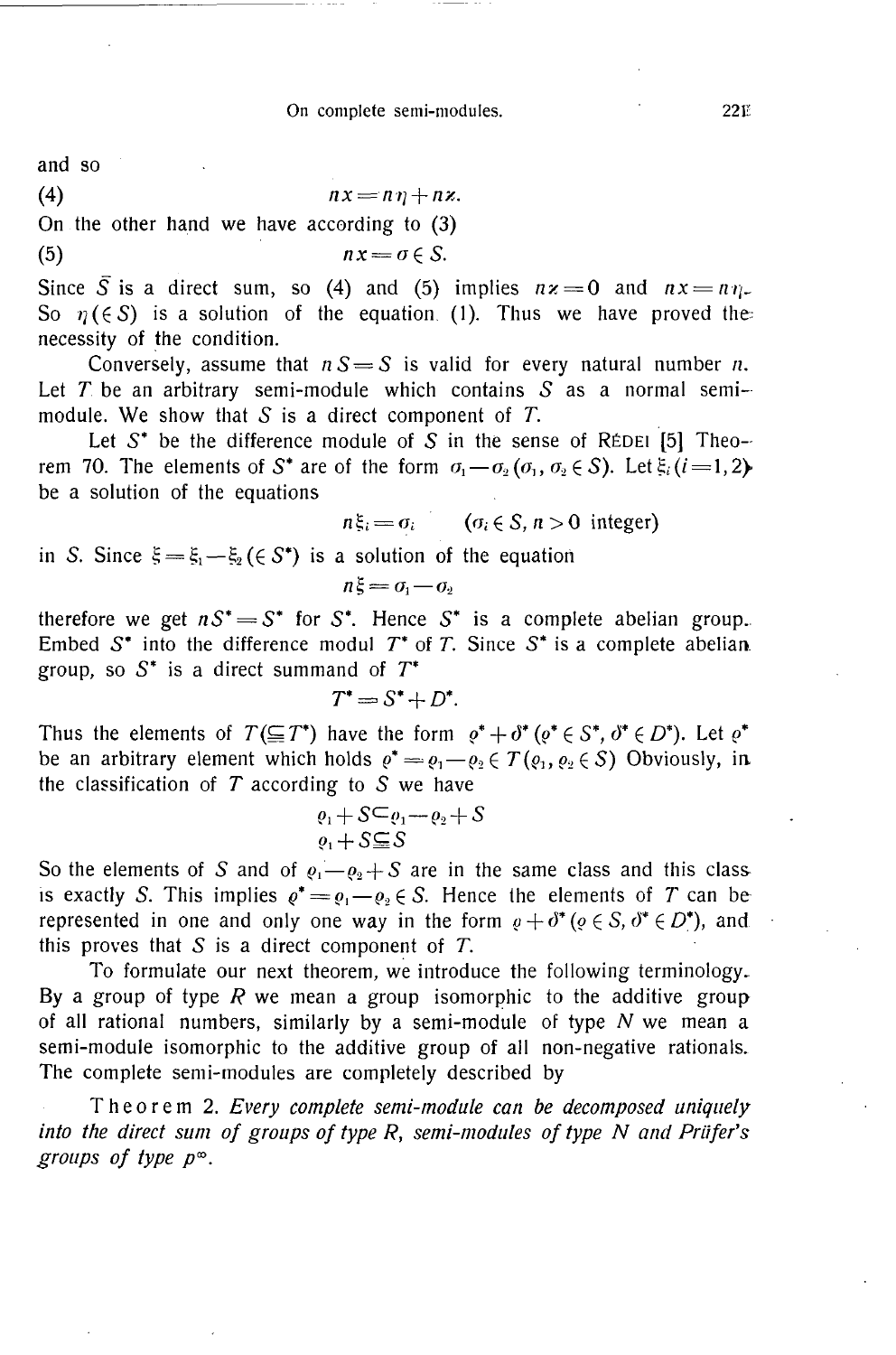Proof. Let S be an arbitrary complete semi-module. In S the elements which have an inverse, form an abelian group A.

Let  $a$  be an arbitrary element of  $A$ , and  $\xi_a$  any solution of the equation  $\overline{n} = a$ . Thus we have

$$
n\xi_a-(n\xi_a)=0,
$$

•and so

$$
\xi_a + ((n-1)\xi_a - (n\xi_a)) = 0.
$$

Hence  $\xi_a$  has an inverse, and by the construction of A we get  $\xi_a \in A$ . Thus *.A* is an complete abelian group. Obviously *A* is normal in 5. Hence *A* is a •direct summand of *S,* 

$$
S = A + B.
$$

Since *A* is a complete abelian group, so by a well-known theorem *A* is the direct sum of groups of type R and of type  $p^{\infty}$  (e.g. see KUROSH [3]). •Clearly, *B* is a complete semi-module, and by the construction of *A,* the elements of *B* have not any inverse except the zero-element. This implies that the elements of *B* are of infinite order. We show that *B* can be decomposed uniquely into the direct sum of semi-modules of type *N.* The difference module *B\** of *B* is a complete abelian group with elements of infinite order. Hence *B\** can be decomposed uniquely into the direct sum of groups of type *R.* Thus *B* is also a direct sum, and each of its components is contained in a group of type *R,* further their components are obviously complete semi-modules by Theorem 1. We prove that their components are semimodules of type *N.* It is sufficient to prove that, if a complete semi-module  $B_0$  is contained in the module of the rational numbers, further if in  $B_0$  only the zero-element has an inverse, then one of the following three cases occurs:

i)  $B_0 = 0$ ,

ii)  $B_0$  is the semi-module of the rationals  $\geq 0$ ,

iii)  $B_0$  is the semi-module of the rationals  $\leq 0$ .

Let  $b$ ( $\neq$ 0) be an arbitrary element of  $B_0$ . We may suppose that *b* is an integer. At first we discuss the case  $b > 0$ . Since  $B_0$  is a complete semimodule, so by Theorem 1 the equation  $bx = b$  has a solution in  $B_0$ . Hence we get  $x = 1 \in B_0$ . Since  $\frac{1}{n!}$  is the solution of the equation  $n! x = 1$ , so we have  $\frac{1}{n!} \in B_0$ . The numbers 0, 1,  $\frac{1}{2!}, \ldots, \frac{1}{n!}, \ldots$  generate the semi-module of the non-negative rationals which is contained in  $B_0$ .  $B_0$  does not contain negative rational numbers, because otherwise its inverse would be contained in *B0.* Thus *B0* coincides with the semi-module of the non-negative rationals.